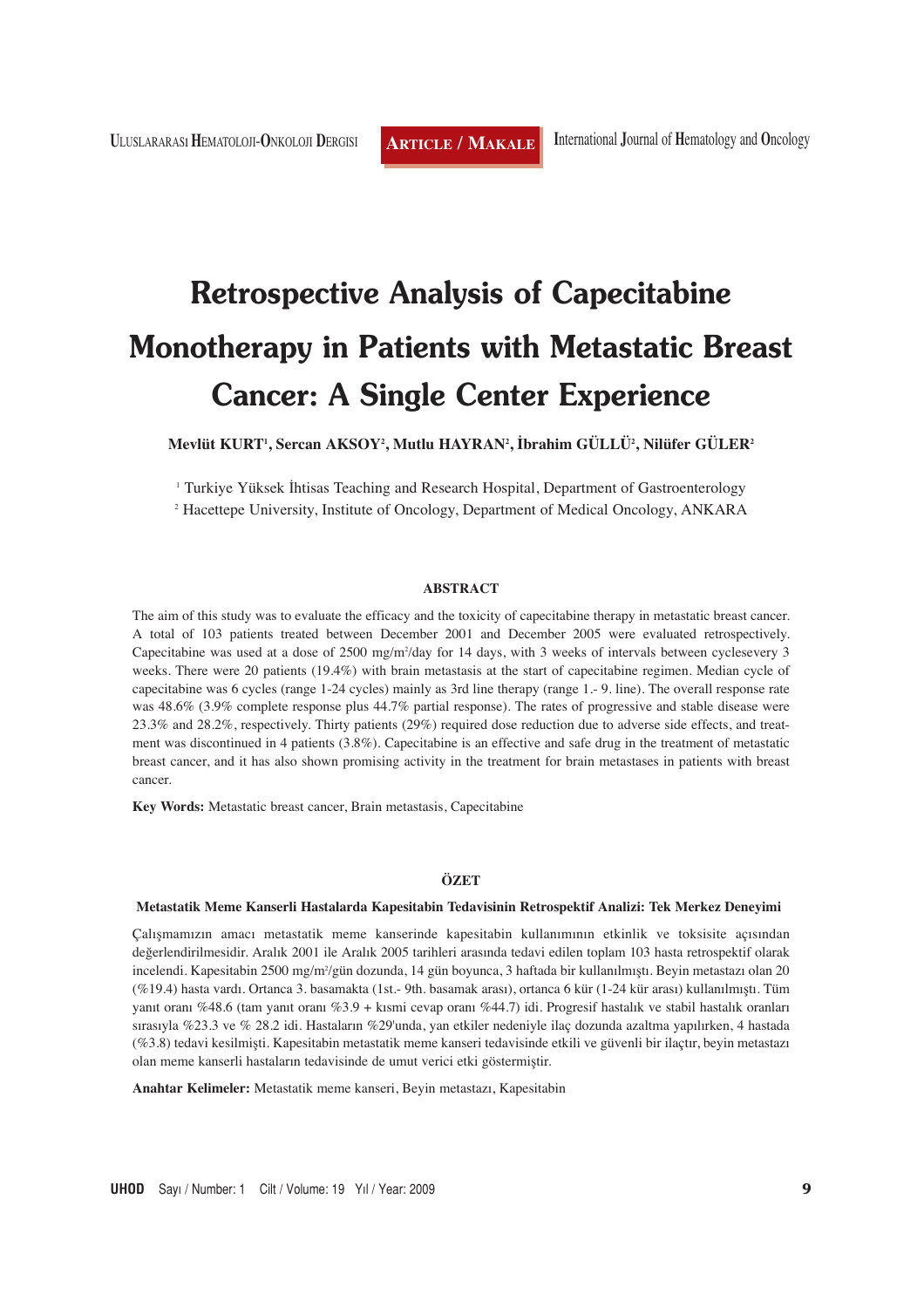# **INTRODUCTION**

Metastatic disease is present in 5-15% of patients with breast cancer.<sup>1</sup> Survival in recurrent disease is related to the location and the extent of metasta $sis.^{2,3}$  Some patients live for years with metastasis located to a single anatomical region, whereas in others disease rapidly spreads to several organs and causes death in a short time.<sup>4</sup> Survival is relatively short in visceral metastasis, while it is longer in bone and soft tissue metastases.<sup>5-7</sup> Mean survival after recurrence is about 18-30 months.<sup>8</sup> Survival is increasing with the introduction of new agents.<sup>9</sup> Response rate is 20-40% when antracyclines or taxanes are used in monotherapy, whereas this rate increases to 70-80% with combination therapy. In spite of this high activity, progression is inevitable in metastatic breast cancer (MBC). Cure is not possible at this stage of illness. The aims of treatment are to increase survival, eliminate symptoms, improve the quality of life by minimazing toxicity and retard progression.10 Among agents used after antracyclin and taxane in MBC, there are UFT, liposomal doxorubicine, vinorelbine, mitomycin-C, gemcitabine, cisplatin and combinations of them.11,12

Capecitabine is an oral fluoropyrimidine, which is converted to fluorouracil (FU) by a three step enzymatic sequence. The final, rate-limiting step is catalyzed by thymidine phosphorylase (TP). This enzyme hydrolyzes 5-deoxy-5-fluorouridine to the active drug 5-FU. TP is expressed at higher level in some tumors than surrounding normal tissues, resulting in favored intratumor generation of cytotoxic drug. Capecitabine is an oral fluoropyrimidine, developed to create fluorouracil (FU) selectively in neoplasic tissues. It is an effective and safe agent that can be used as in combination with taxanes after an unsuccessful attempt with antracycline containing combination or as monotherapy after antracycline or taxane treatment in patients with advanced local disease or MBC. Patients recieving capecitabine treatment for MBC were evaluated retrospectively, aiming to determine the therapeutic effectiveness and the toxicity of this agent.

## **PATIENTS AND METHODS**

This retrospective study was planned to evaluate the efficacy (overall response rate, duration of response and survival) and safety of capecitabine in

patients admitted to the Medical Oncology Outpatient Clinics of Hacettepe University Medical School, Institute of Oncology. Medical records of patients, in whom capecitabine monotherapy was started for MBC at the outpatient clinics of Medical Oncology, were evaluated retrospectively. Charts of 110 patients were reviewed and 103 patients whose data were considered adequate were assessed in terms of response to therapy and drug side effects. The study was approved by the local Ethics Committee (Ethics Committee approval No: LUT 04/64-15).

Capecitabine was administered orally at a dose of 1250 mg/m2 twice daily for 2 weeks followed by a 1-week rest period, every 21 days.Capecitabine 1250 mg/m2 was used in cycles of 21 days, in which it was given twice daily for 14 days, and witheld for 7 days and this This therapy was continued until either a serious toxicity or progression appeared.

Demographic and clinicopathological data was analysed as categorical variables. Staging of every patient was updated according to AJCC 2002 Staging System. Reccurence at the ipsilateral breast, axilla, supraclavicular lymph node, internal mammarian chain, chest wall and skin was considered as local recurrence. Other sites of metastasis were categorized as visceral or bone. Neoadjuvant chemotherapy, adjuvant chemotherapy, adjuvant hormonal therapy, adjuvant radiotherapy applied after diagnosing breast cancer, and treatments done after metastasis occurrence were coded as categoric variables. The date on which capecitabine treatment was started, ended, the date of best response, the date of progression, the date of last follow-up or death were determined and recorded. Overall response rate (ORR) is the primary endpoint in most studies and it is defined as the addition of the number of patients with a complete (CR) and partial response (PR). Side effects were graded between 1-4 points according to general toxicity criteria of the National Cancer Institute of Canada.

A value of  $p \le 0.05$  was considered as statistically significant. 'Statistical Package for Social Sciences (SPSS) 13.0 for Windows' software was used for data analysis.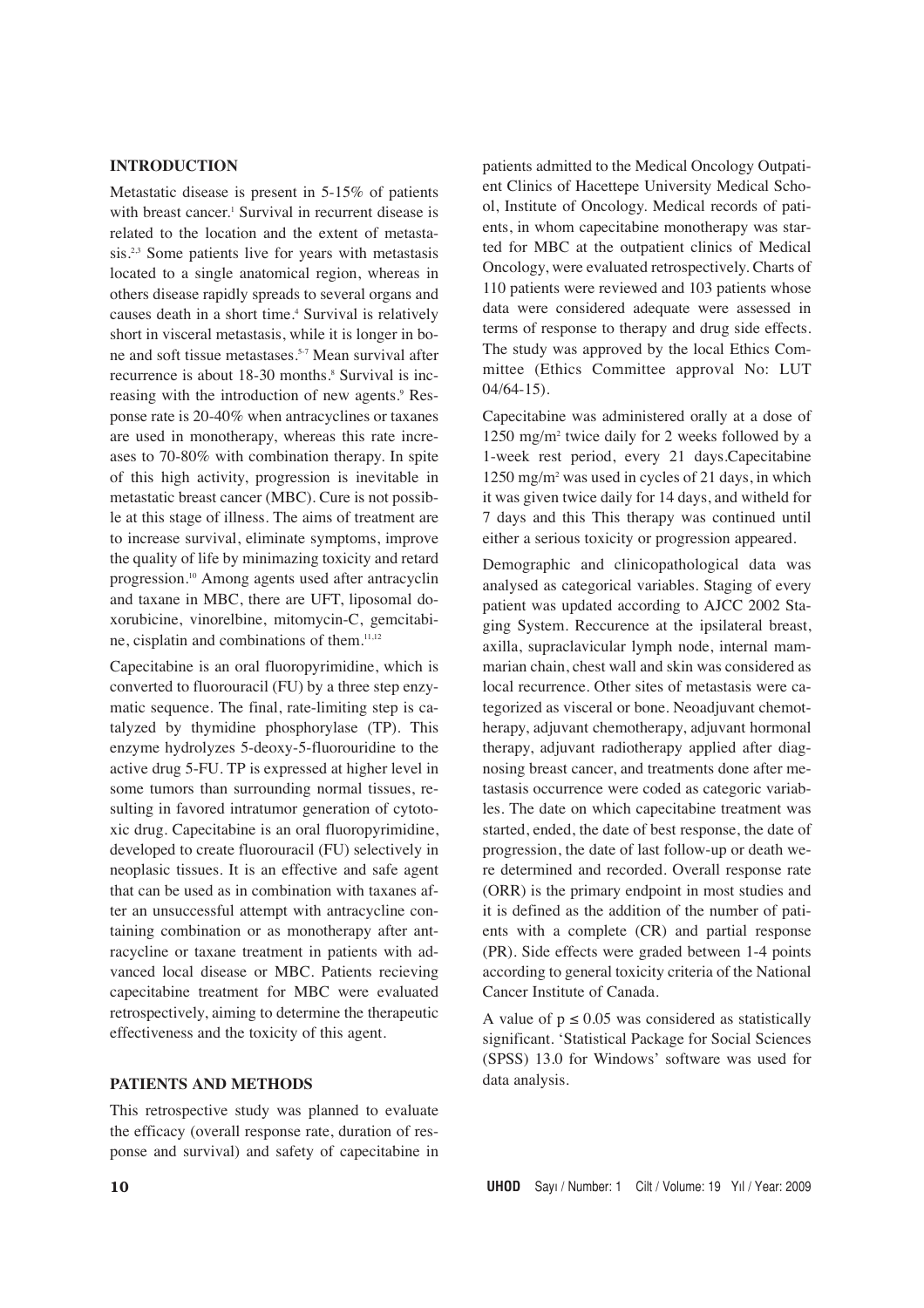# **RESULTS**

Characteristics and treatments before capecitabine therapy in the 103 patients are shown in Table 1 and Table 2.

The median number of capecitabine cycles was 6 (range, 1-24 cycles), total number of capecitabine cycles was 670, and median capecitabine administration line was 3rd line therapy (range 1st. - 9th. line). Response rates are shown in Table 3. CR was obtained in 4 patients (3.9%), and PR was obtained in 46 (44.7%), with an ORR of 48.6%. Median time to response was 2.5 months (range, 1.2-15.3 months), median duration of response in patients in whom a respones was obtained was 6.1 months (range, 1.4-20.9 months). The median overall survival (OS) was 17.1 months (95% CI; 11.5 - 22.7). The median progression free survival (PFS) was 6.4 months (95% CI; 4.6-8.1).

The most frequent side effect was the hand-food syndrome (HFS), which developed in 58 patients (56.9%). Of these, 17.2% developed grade 1, 41.4% grade 2 and 41.4% developed grade 3 HFS disease. Diarrhea occurred in 22 patients (21%), nausea in 20 (19%), loss of appetite in 18 (19.6%), vomiting in 16 (15.7%), stomatitis in 15 (14.7%) patients. Myelosupression was seen in 3 patients (2.9%). Dose reduction was required due to adverse effects in 30 patients (29%). Median dose reduction was 25% (range, 8-50%). Capecitabine treatment was stopped in 4 patients (3.8%) because of toxicity. In two of them, diarrhea and grade 3 HFS had occurred concurrently after the 1st cycle, and in the other two patients grade 3 HFS was the reason for stopping treatment. There were no incidents of treatment-related deaths.

Survival rate after capecitabine treatment was analysed for the whole group, according to capecitabine dose modification, hormone receptor and cerb B2 status, number and site of metastases, and the order of capecitabine in the treatment sequence. The median OS after capecitabine treatment was 17.1 months (95% CI; 11.5-22.7 months), and median PFS was 6.4 months (95% CI; 4.6-8.1 months) (Figure 1A and 1B).

In the survival analysis, no statistically significant difference in OS between the group whose doses were decreased and the group without a dose decrease was observed, but there was a statistically significant difference between these two groups in PFS (8.5% in 1 year in the group without a dose decrease, 36.4% in the group whose doses were decreased,  $p= 0.007$ ). There was no statistically significant difference in terms of estrogen receptor status and c-erb B2 levels between OS and PFS. There was no difference in OS according to progesterone receptor, but PFS was 63.1% at 6 months in PRpositive patients and 32.4% in PR- negative patients ( $p= 0.063$ ). The OS of patients in whom dominant metastatis sites were soft tissues, bone and visceral organs were 70.8%, 60.0% and 37% respectively at 18 months ( $p= 0.019$ ). There was no significant difference between dominant metastasis sites and PFS. The median PFS was 7.3 months in patients with brain metastasis (range, 1.8-26.7 months). The OS in 18 months were 61.3% of the patients with isolated metastasis, 32.8% of the patients with 2 metastasis sites, 59.0% of the patients with 3 metastasis sites and 30.1% of patients with  $\geq 4$  metastasis sites ( $p= 0.022$ ). No statistically significant association between the number and sites of metastasis and PFS was detected.

## **DISCUSSION**

Capecitabine is an effective and safe agent, which can be used as monotherapy after antracycline and taxane treatment or in combination with taxanes after an unsuccessful chemotherapeutic regimen containing antracycline in patients with advanced local or MBC. The ORR is 15% - 30% when used as monotherapy and the median OS is about 9.0-19.6 months.<sup>13,14-22</sup> We found an ORR of 48.6%, with median OS of 17.1 months (95% CI; 11.5-22.7 months).

Side effects due to capecitabine treatment are generally mild to moderate in severity. Alopesia and supression of bone marrow are rare. The most frequent side effect is HFS, this being a characteristic skin finding with chronic fluoropyrimidine use. Its pathogenesis is not certain. Like other side effects, HFS rarely requires hospitalization. It can be controlled by lenghtening the time between treatment cycles and decreasing the dose. Patient education about side effects is very important in this regard. The most frequent side effect observed in our study was HFS, which had occurred in 58 patients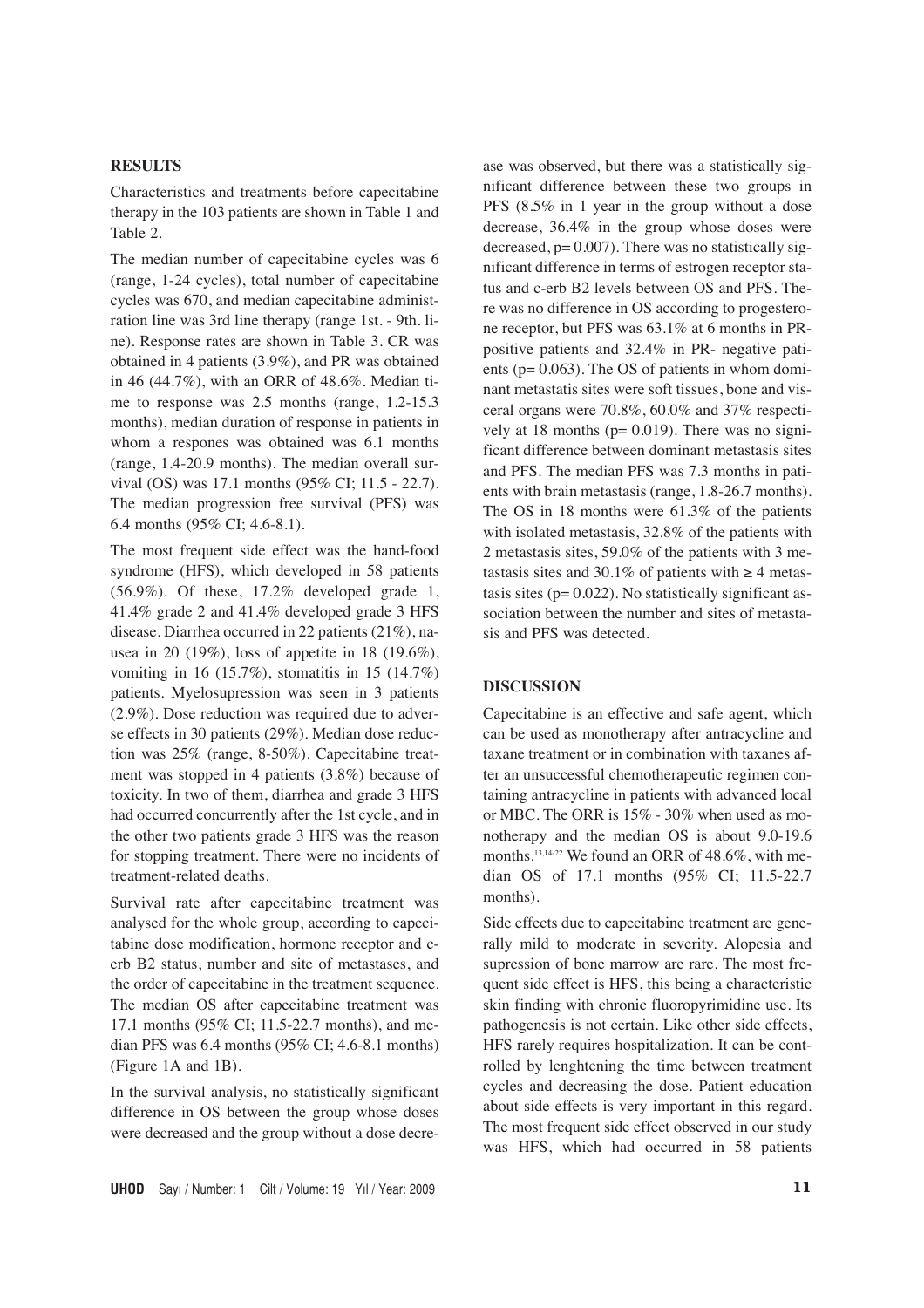|                                                                                                                                                                                                                                               | $\mathbb N$                                                           | $\%$ |
|-----------------------------------------------------------------------------------------------------------------------------------------------------------------------------------------------------------------------------------------------|-----------------------------------------------------------------------|------|
| <b>Total number of patients</b><br><b>Female / Male</b><br>Age (year) (mean)<br>Median time between initial diagnosis and beginning<br>of capecitabine therapy (year)<br>Median time between initial diagnosis and<br>first metastasis (year) | 103<br>100/3<br>$46.7 \pm 10.6$<br>$4.0(0.6-21.9)$<br>$3.0(0.4-16.0)$ | 100  |
|                                                                                                                                                                                                                                               |                                                                       |      |
| Estrogen and progesterone receptor status<br>$ER+/PR+$                                                                                                                                                                                        | 27                                                                    | 26.2 |
| $ER+/PR-$                                                                                                                                                                                                                                     | 14                                                                    | 13.6 |
| $ER-/PR+$                                                                                                                                                                                                                                     | 6                                                                     | 5.8  |
| ER-/PR-                                                                                                                                                                                                                                       | 29                                                                    | 28.2 |
| Unknown                                                                                                                                                                                                                                       | 27                                                                    | 26.2 |
| Cc-erb B2                                                                                                                                                                                                                                     |                                                                       |      |
| Negative                                                                                                                                                                                                                                      | 24                                                                    | 23.3 |
| $1 - 2 +$                                                                                                                                                                                                                                     | 15                                                                    | 14.6 |
| $3+$                                                                                                                                                                                                                                          | 20                                                                    | 19.4 |
| Unknown                                                                                                                                                                                                                                       | 44                                                                    | 42.7 |
| <b>Sites of Metastasis</b>                                                                                                                                                                                                                    |                                                                       |      |
| Bone                                                                                                                                                                                                                                          | 71                                                                    | 68.9 |
| Liver                                                                                                                                                                                                                                         | 46                                                                    | 44.7 |
| Soft tissues                                                                                                                                                                                                                                  | 38                                                                    | 36.9 |
| Lung                                                                                                                                                                                                                                          | 35                                                                    | 34.0 |
| Pleura                                                                                                                                                                                                                                        | 24                                                                    | 23.3 |
| <b>Brain</b>                                                                                                                                                                                                                                  | 20                                                                    | 19.4 |
| Ovary                                                                                                                                                                                                                                         | 5                                                                     | 4.9  |
| Other                                                                                                                                                                                                                                         | 10                                                                    | 9.7  |
| <b>Dominant metastasis site</b>                                                                                                                                                                                                               |                                                                       |      |
| Soft tissue                                                                                                                                                                                                                                   | 18                                                                    | 17.5 |
| Bone                                                                                                                                                                                                                                          | 13                                                                    | 12.6 |
| Visceral                                                                                                                                                                                                                                      | 70                                                                    | 68.0 |
| Other                                                                                                                                                                                                                                         | $\overline{c}$                                                        | 1.9  |
| Number of metastatic sites before treatment                                                                                                                                                                                                   |                                                                       |      |
| 1                                                                                                                                                                                                                                             | 27                                                                    | 26.2 |
| $\geq 2$                                                                                                                                                                                                                                      | 76                                                                    | 73.8 |
| <b>Capecitabine administration</b>                                                                                                                                                                                                            |                                                                       |      |
| First-line                                                                                                                                                                                                                                    | 10                                                                    | 9.7  |
| Second-line                                                                                                                                                                                                                                   | 19                                                                    | 18.4 |
| Third-line                                                                                                                                                                                                                                    | 29                                                                    | 28.2 |
| Fourth-line                                                                                                                                                                                                                                   | 22                                                                    | 21.4 |
| Fifth-line                                                                                                                                                                                                                                    | 12                                                                    | 11.6 |
| $\geq$ Sixth-line                                                                                                                                                                                                                             | 11                                                                    | 10.7 |

Table 1. Characteristics of patients and tumours before capecitabine treatment

*Abbreviations*: ER: Estrogen receptor, PR: Progesterone receptor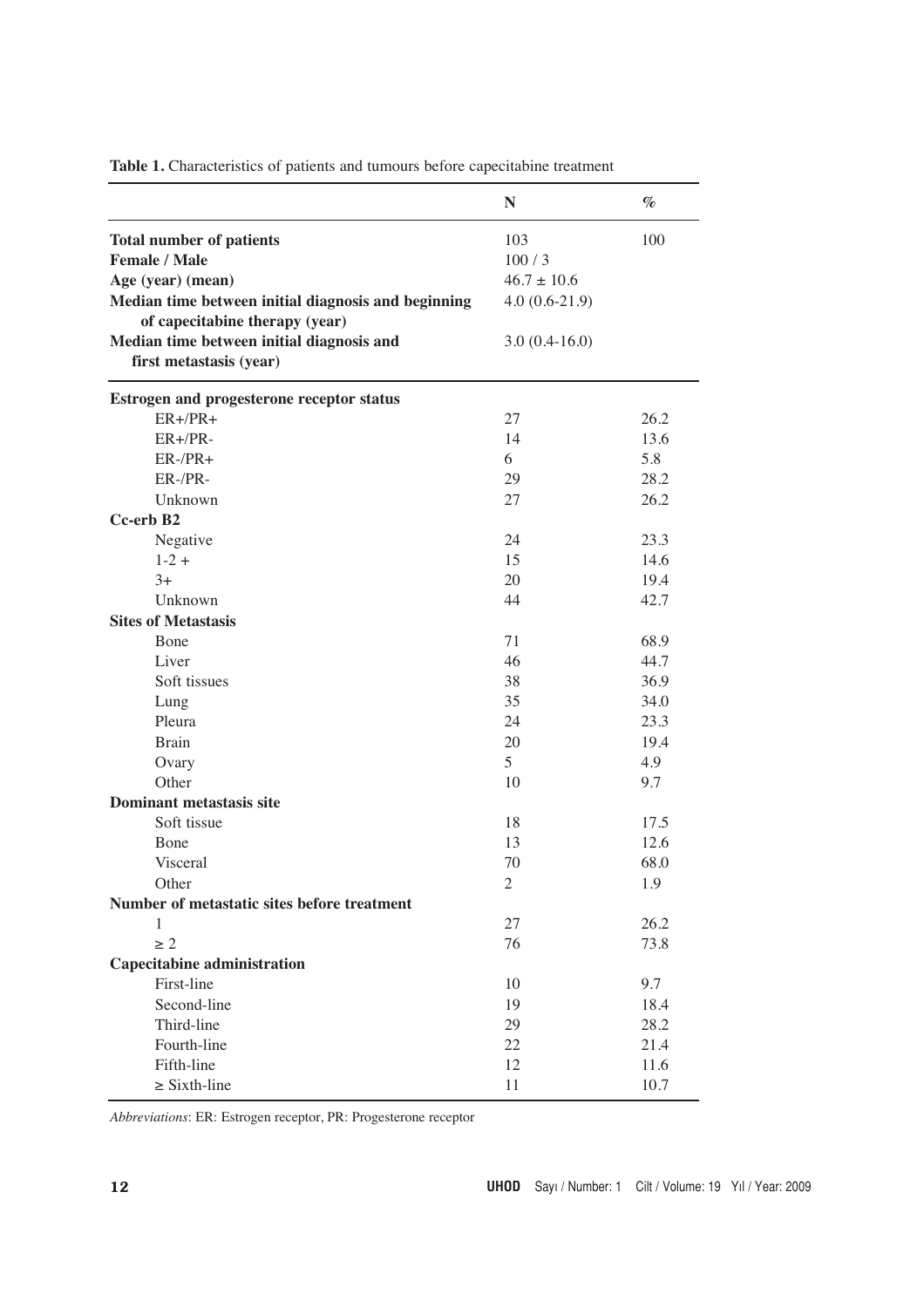|                                    | N              | $\%$ |
|------------------------------------|----------------|------|
| <b>Surgical</b>                    |                |      |
| Modified radical mastectomy        | 79             | 76.7 |
| Radical mastectomy                 | 8              | 7.8  |
| Simple mastectomy                  | 3              | 2.9  |
| Lumpectomy + axillary dissection   | $\overline{4}$ | 3.9  |
| Lumpectomy                         | 1              | 1.0  |
| None                               | 8              | 7.8  |
| <b>Previous chemotherapies</b>     |                |      |
| Anthracycline and taxanes          | 94             | 91.3 |
| Docetaxel                          | 81             | 78.6 |
| Paclitaxel                         | 22             | 21.4 |
| Docetaxel + paclitaxel             | 9              | 8.7  |
| Taxanes, without anthracyclines    | 1              |      |
| Anthracyclines, without taxanes    | $\overline{4}$ |      |
| No anthracyclines or taxanes       | $\overline{4}$ |      |
| Previous 5-FU containing treatment | 82             | 79.6 |
| <b>CMF</b>                         | 30             | 29.1 |
| <b>Hormonal therapies</b>          |                |      |
| Tamoxifen                          | 70             | 68.0 |
| Letrozole                          | 42             | 40.8 |
| Anastrozole                        | 23             | 22.2 |
| Exemestane                         | 7              | 6.8  |
| <b>Trastuzumab</b>                 | 5              | 4.9  |

**Table 2.** Treatments before capecitabine therapy (n= 103)

*Abbreviations*: CMF: Cyclophosphamide, Methotrexate, 5-Fluorouracil

(56.9%) (grade 1 in 9.8% and grade 2 and 3 in 23.5%). Myelosupression was observed in 3 patients (2.9%). A reduction in dose was required in 30 patients (29%). Treatment was stopped in 4 patients (3.8%) because of toxicity. In two of them, diarrhea and grade 3 HFS had occurred concurrently after the 1st cycle, and in the other two patients grade 3 HFS was the reason for stopping treatment. The most frequently observed side effects observed in studies of capecitabine in MBC were HFS, mucositis and diarrhea and the frequency of HFS was about 43-56%. 15,17,18,20 Grade 3 was seen in about 9- 42%.14,15,17,18,20,21,23 The doses were reduced in 34-54% of patients, and treatment was stopped in 7-17% of patients.<sup>15,17,18,20</sup> No decrease in efficacy was observed, as in previous studies, after dose reduction due to HFS.15,17,18,22-25 This suggests that capecitabine may be effective when used in smaller doses than those being currently used (2500 mg/m<sup>2</sup>/day), and permits the use of lower doses in patients older than 60 years at the beginning of treatment in order to prevent dose-dependent side effects (e.g.,1900 mg/m2 /day).

The PFS in 1 year was 36.4% in patients whose drug dose was reduced, and 8.5% in those in whom dose was not reduced. As nearly the sole reason for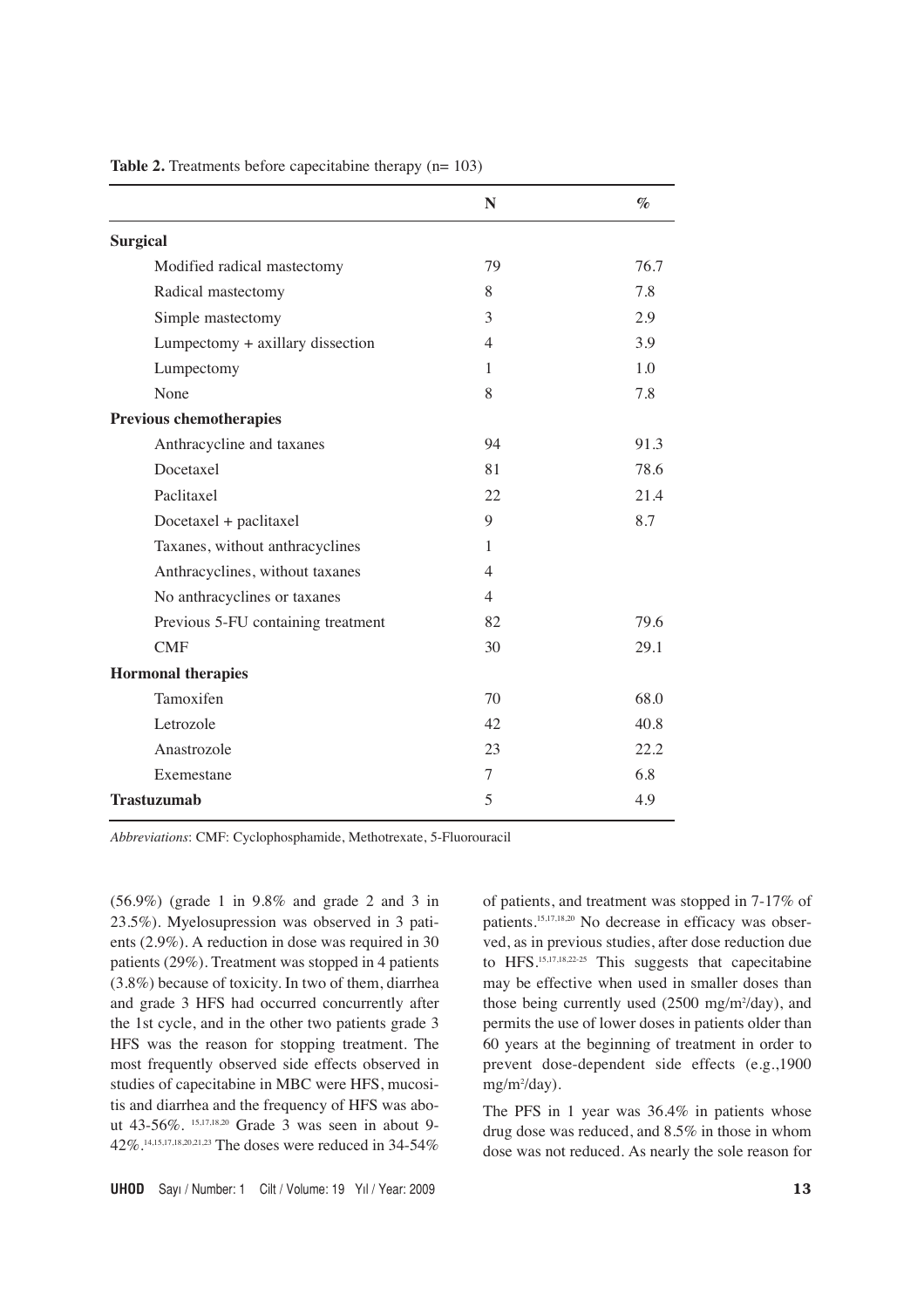|                                  | N             | $\%$                  |
|----------------------------------|---------------|-----------------------|
| Complete response                | 4             | 3.9                   |
| Partial response                 | 46            | 44.7                  |
| Stable disease                   | 29            | 28.2                  |
| Progressive disease              | 24            | 23.3                  |
|                                  | Time (months) | Range (months) 95% CI |
| Median progression free survival | 6.4           | $4.6 - 8.1$           |
| Median overall survival          | 17.1          | $11.5 - 22.7$         |
| Median time to response          | 2.5           | $1.2 - 15.3$          |
|                                  |               |                       |

**Table 3.** Evaluation of efficacy of capecitabine therapy (n= 103)

dose reduction is HFS in the patient group, this difference may have originated from the association between HFS and PFS. In order for the subgroup data to be more objective, male patients were excluded from the analysis and all women who had at least two cycles of capecitabine were included in the final analysis. Data from a total of 94 women was used. The patients were divided into two groups, those with HFS,  $n= 55 (58.5%)$  and those without HFS (n= 39, 41.5%). In subgroup analysis, median PFS in the patients with HFS was 7.1 months (95% CI: 5.3-8.9), and 4.3 months (95% CI: 2.2-6.4) in patients without HFS ( $p= 0.058$ ).26 But this statistical significance disappeared when OS of the two groups were compared. The median PFS was 6.4 months in patients with grade 1-2 HFS, and 8.4 months in patients with grade 3 HFS (95% CI: 5.7-11.1 months, p= 0.107). Mean OS was significantly higher in the group of patients with grade 3 HFS (29.4 months vs  $16.0$  months,  $p=$ 0.023). These results suggest that HFS occurring during capecitabine treatment is a good prognostic factor for assessment of the efficacy of capecitabine, rather than being a fearsome side effect. Interruption of capecitabine treatment and dose reduction with topical anti-inflammatory medications, pyridoxine, vitamin E, systemic corticosteroids may be used in the treatment of HFS.<sup>27</sup>

We did not find a statistically significant difference between OS and PFS, and presence of ER and c-erb B2 levels in our survival analysis. There was no difference in OS according to PR, whereas PFS was longer in patients with PR ( $p= 0.063$ ). Although it

is a fact that c-erb B2 expression has been regarded as an ominious prognostic factor, we found that cerb B2 did not have any effects on response to capecitabine treatment in the patients studied.

When the patients were divided into subgroups according to dominant metastasis sites, the OS at 18 months was 70.8%, 60% and 36.6%, respectively with soft tissue, bone and visceral organ metastases,  $(p= 0.019)$ . Survival was longest in patients with soft tissue metastasis, whereas survival was shorter in patients with visceral metastasis. There was no significant difference in PFS in the survival analysis according to the number of metastasis sites. A better prognosis in patients with soft tissue or isolated organ metastasis is in agreement with the general medical literature.15

Patients with brain metastasis were not included in phase II and III studies of capecitabine in MBC.14,15,17,20,21,24 Successful results in cases with brain metastasis in MBC were reported in several case reports.28-32 In our group of patients there were 20 with brain metastasis.. The median PFS was 7.3 months in patients with brain metastasis (range, 1.8-26.7 months). There were no significant PFS or OS related differences between patient groups with and without brain metastasis. HFS developed in 11 patients (grade 3 HFS in 5 patients, grade 2 HFS in 4 patients, and grade 1 HFS in 2 patients), and mucositis was seen in one patient. The absence of a significant PFS or OS difference between patients with and without brain metastasis, strenghtens the case for capecitabine being effective and safe for brain metastasis also.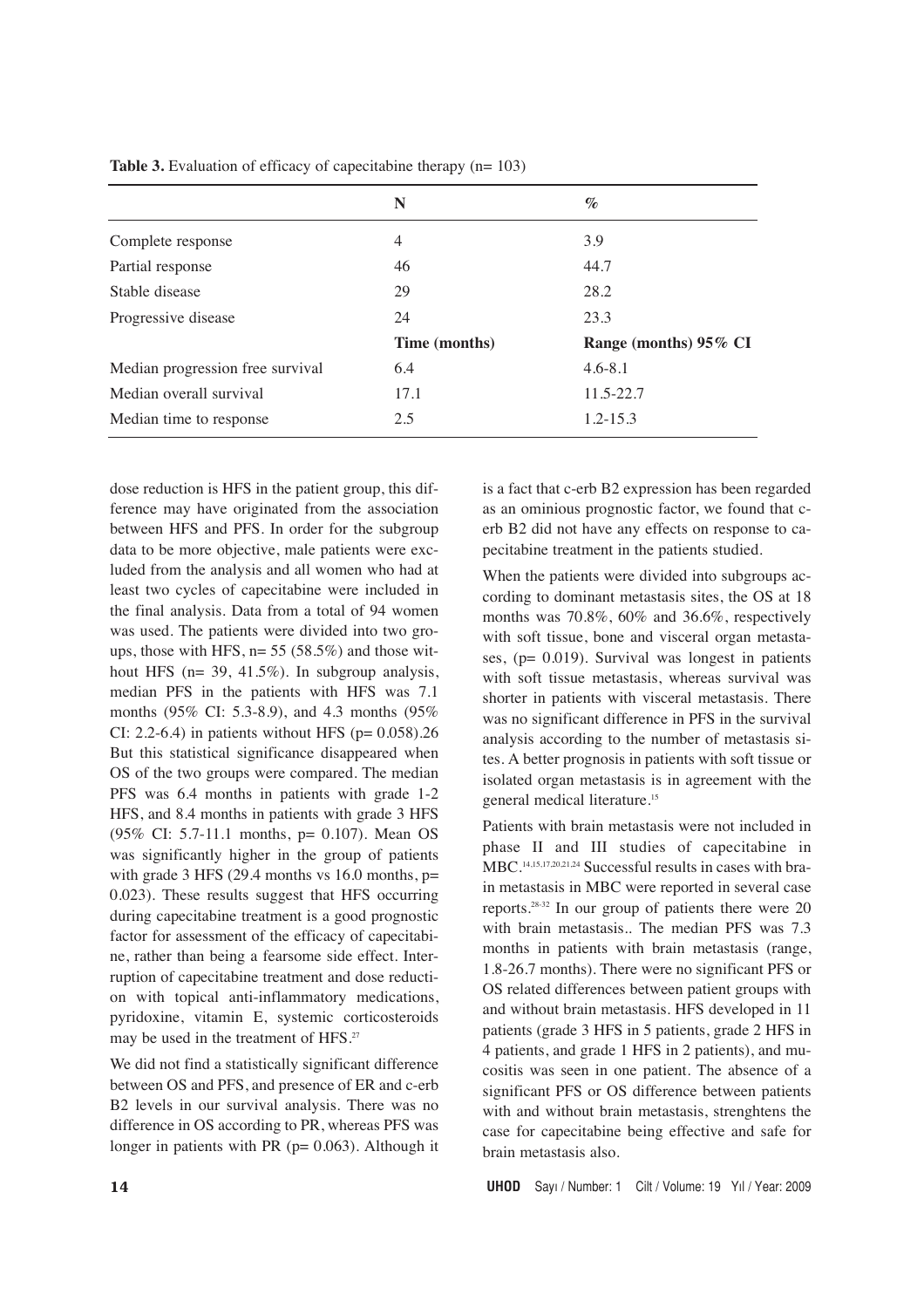



In conclusion, selection of treatment in MBC depends on the patient and tumour characteristics.<sup>37</sup> Aim of therapy is to increase survival together with maximal quality of life.10 Capecitabine is an effective and good option in MBC, being suitable for oral use, manageable, causing few side effects, and without disturbance of quality of life. Capecitabine is an effective and safe agent in patients who had used several chemotherapeutic regimens such as anthracycline and taxanes and had progressed while using these. Capecitabine is effective in MBC pati-



Figure 1A. Kaplan Meier plot for overall survival Figure 1B. Kaplan Meier plot for progression free survival

ents with brain metastasis, just like visceral organ metastasis without a difference in the observed side effects.

#### **REFERENCES**

- 1. Jemal A, Tiwari RC, Murray T, et al. Cancer statistics. CA Cancer J Clin 54: 8-29, 2004
- 2. Kamby C, Vejborg I, Kristensen B, et al. Metastatic pattern in recurrent breast cancer. Special reference to intrathoracic recurrences. Cancer 62: 2226-2233, 1988.
- 3. Tomin R, Donegan WL. Screening for recurrent breast cancer--its effectiveness and prognostic value. J Clin Oncol 5: 62-67, 1987.
- 4. Kamby C, Rose C, Ejlertsen B, et al. Stage and pattern of metastases in patients with breast cancer. Eur J Cancer Clin Oncol 23: 1925-1934, 1987.
- 5. Bloom HJ. The natural history of untreated breast cancer. Ann N Y Acad Sci 114: 747-754, 1964.
- 6. Fidler IJ. Critical determinants of metastasis. Semin Cancer Biol 12: 89-96, 2002.
- 7. Fidler IJ. Critical factors in the biology of human cancer metastasis: Twenty-eighth G.H.A. Clowes memorial award lecture. Cancer Res 50: 6130-6138, 1990.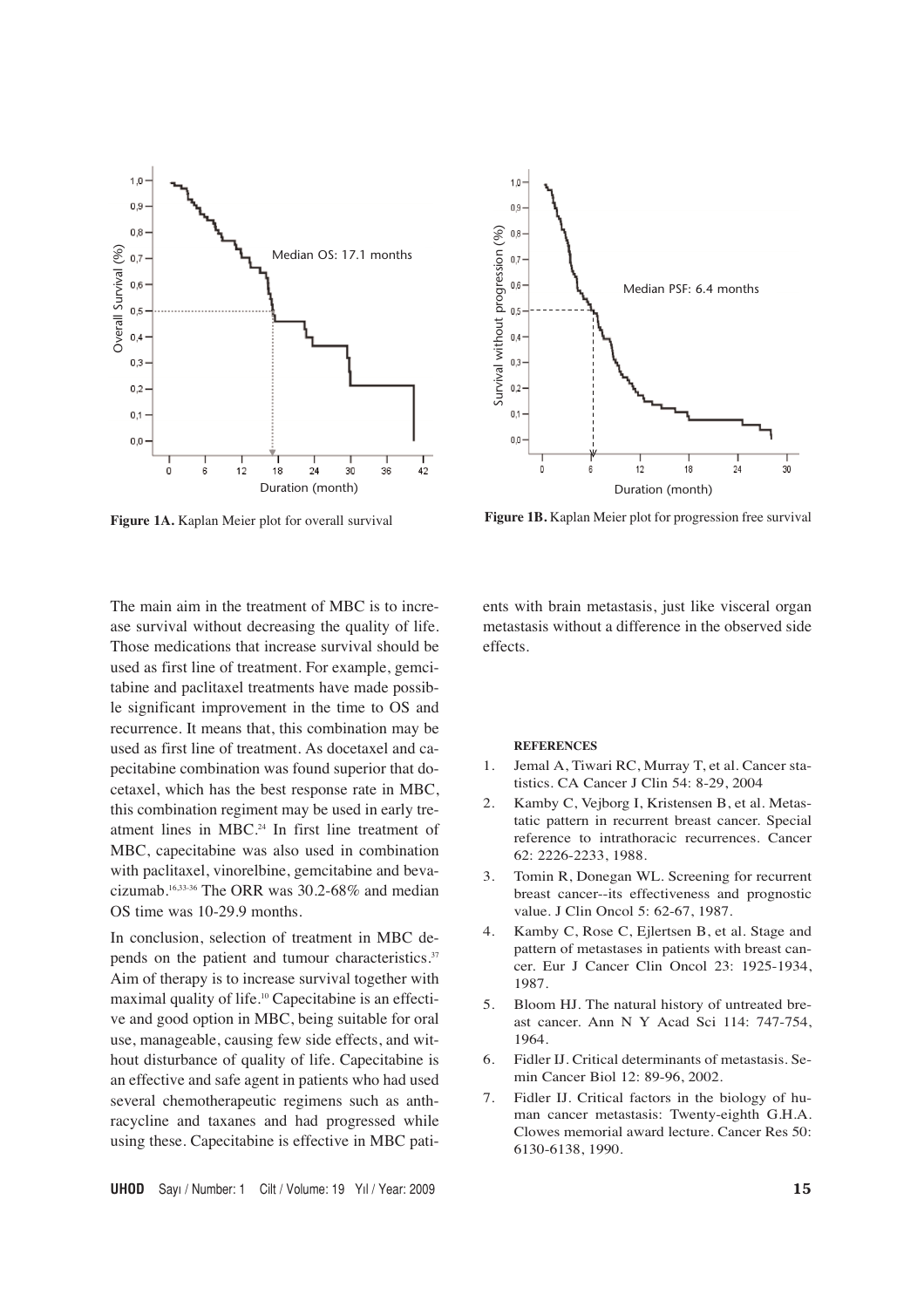- 8. Perez EA. Current management of metastatic breast cancer. Semin Oncol 26: 1-10, 1999.
- 9. National Institutes of Health Consensus Development Conference Statement: Adjuvant therapy for breast cancer, November 1-3, 2000. J Natl Cancer Inst Monogr 5-15, 2001.
- 10. Smith I. Goals of treatment for patients with metastatic breast cancer. Semin Oncol 33: 2-5, 2006.
- 11. Buzdar AU. Endocrine therapy in the treatment of metastatic breast cancer. Semin Oncol 28: 291-304, 2001.
- 12. Stein RC, Dowsett M, Hedley A, et al. The clinical and endocrine effects of 4-hydroxyandrostenedione alone and in combination with goserelin in premenopausal women with advanced breast cancer. Br J Cancer 62: 679-683, 1990.
- 13. El-Helw L, Coleman RE. Reduced dose capecitabine is an effective and well-tolerated treatment in patients with metastatic breast cancer. Breast 14: 368-374, 2005.
- 14. Fumoleau P, Largillier R, Clippe C, et al. Multicentre, Phase II study evaluating capecitabine monotherapy in patients with anthracycline- and taxane-pretreated metastatic breast cancer. Eur J Cancer 40: 536-542, 2004.
- 15. Blum JL, Jones SE, Buzdar AU, et al. Multicenter phase II study of capecitabine in paclitaxelrefractory metastatic breast cancer. J Clin Oncol 17: 485-493, 1999.
- 16. Miller KD, Chap LI, Holmes FA, et al. Randomized phase III trial of capecitabine compared with bevacizumab plus capecitabine in patients with previously treated metastatic breast cancer. J Clin Oncol 23: 792-799, 2005.
- 17. Blum JL, Dièras V, Lo Russo PM, et al. Multicenter, phase II study of capecitabine in taxanepretreated metastatic breast cancer patients. Cancer 92: 1759-1768, 2001.
- 18. Oshaughnessy JA, Blum J, Moiseyenko V, et al. Randomized, open-label, phase II trial of oral capecitabine (Xeloda) vs. A reference arm of intravenous CMF (cyclophosphamide, methotrexate and 5-fluorouracil) as first-line therapy for advanced/metastatic breast cancer. Ann Oncol 12: 1247-1254, 2001.
- 19. Minea LN, Stanculeanu DL, Cringeanu A, et al. Capecitabine monotherapy for elderly patients with metastatic breast cancer. Proc Am Soc Clin Oncol 23: 797, 2004.
- 20. Reichardt P, Von Minckwitz G, Thuss-Patience PC, et al. Multicenter phase II study of oral capecitabine (Xeloda®) in patients with metastatic breast cancer relapsing after treatment with a taxane-containing therapy. Ann Oncol 14: 1227- 1233, 2003.
- 21. Wist EA, Sommer HH, Ostenstad B, et al. Oral capecitabine in anthracycline- and taxane-pretreated advanced/metastatic breast cancer. Acta Oncol 43: 186-189, 2004.
- 22. Blum J, Jones S, Buzdar A. Capecitabine (Xeloda) in 162 patients with paclitaxel pretreated MBC: updated results and analysis of dose modification. Eur J Cancer 37: 190, 2001.
- 23. Talbot DC, Moiseyenko V, Van Belle S, et al. Randomised, phase II trial comparing oral capecitabine (Xeloda) with paclitaxel in patients with metastatic/advanced breast cancer pretreated with anthracyclines. Br J Cancer 86: 1367-1372, 2002.
- 24. O'Shaughnessy J, Miles D, Vukelja S, et al. Superior survival with capecitabine plus docetaxel combination therapy in anthracycline-pretreated patients with advanced breast cancer: Phase III trial results. J Clin Oncol 20: 2812-2823, 2002.
- 25. Hennessy BT, Gauthier AM, Michaud LB, et al. Lower dose capecitabine has a more favorable therapeutic index in metastatic breast cancer: Retrospective analysis of patients treated at M. D. Anderson Cancer Center and a review of capecitabine toxicity in the literature. Ann Oncol 16: 1289-1296, 2005.
- 26. Kurt M, Aksoy S, Guler N. Could the hand-foot syndrome after capecitabine treatment be associated with better outcome in metastatic breast cancer patients? Acta Oncol 45: 625-626, 2006.
- 27. Kara IO, Sahin B, Erkisi M. Palmar-plantar erythrodysesthesia due to docetaxel-capecitabine therapy is treated with vitamin E without dose reduction. Breast 15: 414-424, 2006.
- 28. Rogers LR, Remer SE, Tejwani S. Durable response of breast cancer leptomeningeal metastasis to capecitabine monotherapy. Neuro-oncol 6: 63-64, 2004.
- 29. Wang ML, Yung WK, Royce ME, et al. Capecitabine for 5-fluorouracil-resistant brain metastases from breast cancer. Am J Clin Oncol 24: 421-424, 2001.
- 30. Siegelmann-Danieli N, Stein M, Bar-Ziv J. Complete response of brain metastases originating in breast cancer to capecitabine therapy. Isr Med Assoc J 5: 833-834, 2003.
- 31. Giglio P, Tremont-Lukats IW, Groves MD. Response of neoplastic meningitis from solid tumors to oral capecitabine. J Neurooncol 65: 167- 172, 2003.
- 32. Hikino H, Yamada T, Johbara K, et al. Potential role of chemo-radiation with oral capecitabine in a breast cancer patient with central nervous system relapse. Breast 15: 97-99, 2006.